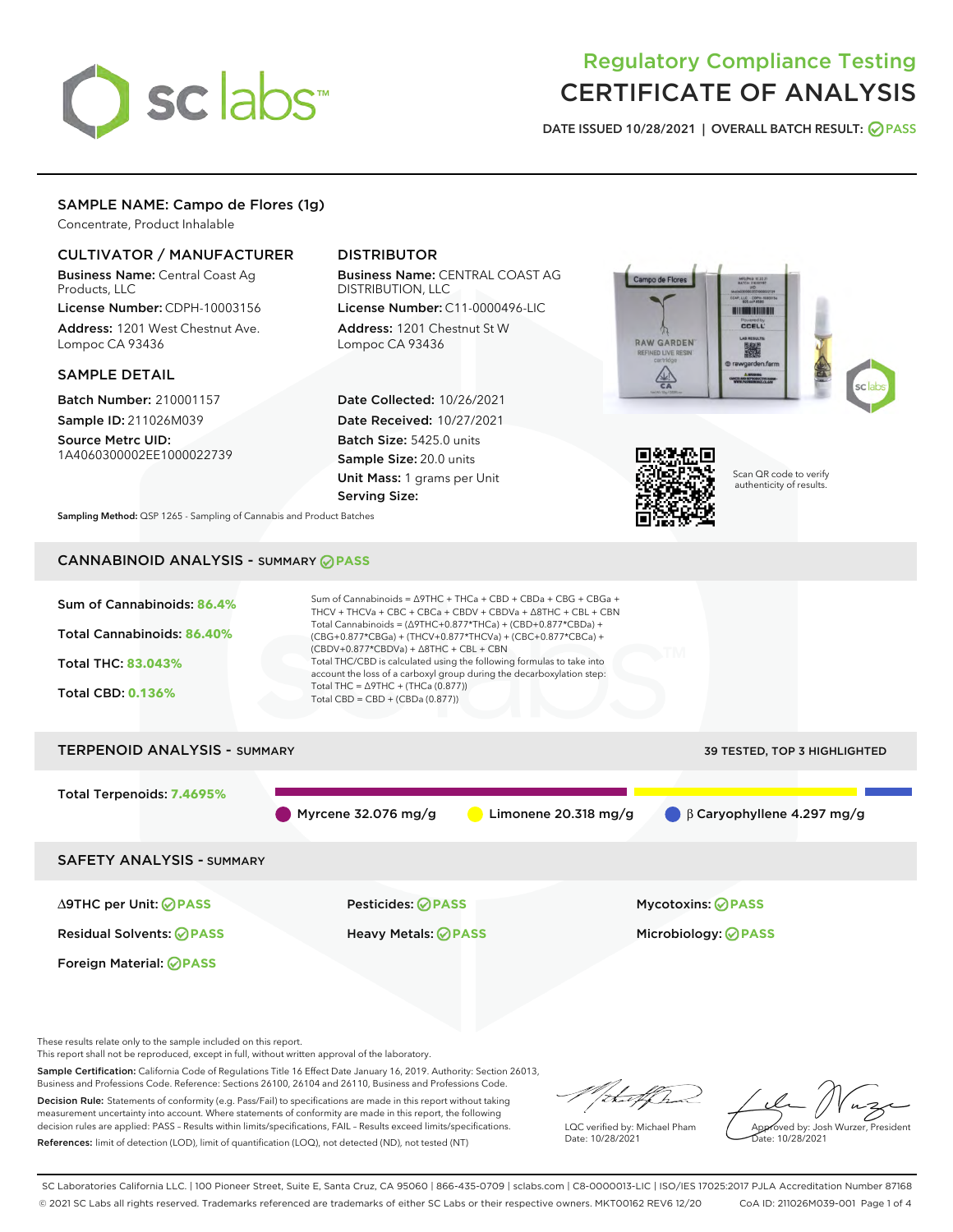



CAMPO DE FLORES (1G) | DATE ISSUED 10/28/2021 | OVERALL BATCH RESULT: 2 PASS

#### CANNABINOID TEST RESULTS - 10/28/2021 2 PASS

Tested by high-performance liquid chromatography with diode-array detection (HPLC-DAD). **Method:** QSP 1157 - Analysis of Cannabinoids by HPLC-DAD

#### TOTAL CANNABINOIDS: **86.40%**

Total Cannabinoids (Total THC) + (Total CBD) + (Total CBG) + (Total THCV) + (Total CBC) + (Total CBDV) + ∆8THC + CBL + CBN

TOTAL THC: **83.043%** Total THC (∆9THC+0.877\*THCa)

TOTAL CBD: **0.136%**

Total CBD (CBD+0.877\*CBDa)

TOTAL CBG: 2.437% Total CBG (CBG+0.877\*CBGa)

TOTAL THCV: 0.49% Total THCV (THCV+0.877\*THCVa)

TOTAL CBC: ND Total CBC (CBC+0.877\*CBCa)

TOTAL CBDV: ND Total CBDV (CBDV+0.877\*CBDVa)

| <b>COMPOUND</b>  | LOD/LOQ<br>(mg/g)          | <b>MEASUREMENT</b><br><b>UNCERTAINTY</b><br>(mg/g) | <b>RESULT</b><br>(mg/g) | <b>RESULT</b><br>(%) |
|------------------|----------------------------|----------------------------------------------------|-------------------------|----------------------|
| <b>A9THC</b>     | 0.06/0.26                  | ±28.567                                            | 830.43                  | 83.043               |
| <b>CBG</b>       | 0.06/0.19                  | ±0.960                                             | 24.37                   | 2.437                |
| <b>THCV</b>      | 0.1 / 0.2                  | ±0.24                                              | 4.9                     | 0.49                 |
| <b>CBN</b>       | 0.1/0.3                    | ±0.13                                              | 2.0                     | 0.20                 |
| <b>CBD</b>       | 0.07/0.29                  | ±0.063                                             | 1.36                    | 0.136                |
| $\triangle$ 8THC | 0.1/0.4                    | ±0.07                                              | 0.9                     | 0.09                 |
| <b>THCa</b>      | 0.05/0.14                  | N/A                                                | <b>ND</b>               | <b>ND</b>            |
| <b>THCVa</b>     | 0.07/0.20                  | N/A                                                | <b>ND</b>               | <b>ND</b>            |
| <b>CBDa</b>      | 0.02/0.19                  | N/A                                                | <b>ND</b>               | <b>ND</b>            |
| <b>CBDV</b>      | 0.04/0.15                  | N/A                                                | <b>ND</b>               | <b>ND</b>            |
| <b>CBDVa</b>     | 0.03/0.53                  | N/A                                                | <b>ND</b>               | <b>ND</b>            |
| <b>CBGa</b>      | 0.1 / 0.2                  | N/A                                                | <b>ND</b>               | <b>ND</b>            |
| <b>CBL</b>       | 0.06 / 0.24                | N/A                                                | <b>ND</b>               | <b>ND</b>            |
| <b>CBC</b>       | 0.2 / 0.5                  | N/A                                                | <b>ND</b>               | <b>ND</b>            |
| <b>CBCa</b>      | 0.07/0.28                  | N/A                                                | <b>ND</b>               | <b>ND</b>            |
|                  | <b>SUM OF CANNABINOIDS</b> |                                                    | 864.0 mg/g              | 86.4%                |

#### **UNIT MASS: 1 grams per Unit**

| ∆9THC per Unit                        | 1120 per-package limit | 830.43 mg/unit | <b>PASS</b> |
|---------------------------------------|------------------------|----------------|-------------|
| <b>Total THC per Unit</b>             |                        | 830.43 mg/unit |             |
| <b>CBD per Unit</b>                   |                        | $1.36$ mg/unit |             |
| <b>Total CBD per Unit</b>             |                        | $1.36$ mg/unit |             |
| Sum of Cannabinoids<br>per Unit       |                        | 864.0 mg/unit  |             |
| <b>Total Cannabinoids</b><br>per Unit |                        | 864.0 mg/unit  |             |

# COMPOUND LOD/LOQ (mg/g) MEASUREMENT UNCERTAINTY (mg/g) RESULT (mg/g) RESULT (%) Myrcene 0.008/0.025 ±0.4138 32.076 3.2076 Limonene  $0.005 / 0.016$   $\pm 0.2905$  20.318 2.0318 β Caryophyllene 0.004 / 0.012 ± 0.1530 4.297 0.4297  $\alpha$  Pinene  $0.005 / 0.017$   $\pm 0.0358$  4.162 0.4162  $β$  Pinene  $0.004 / 0.014$   $± 0.0463$  4.030 0.4030 **Ocimene** 0.011/0.038  $\pm 0.0822$  2.560 0.2560 Linalool  $0.009 / 0.032$   $\pm 0.0961$  2.529 0.2529  $α$  Humulene  $0.009 / 0.029$   $± 0.0366$  1.141 0.1141 Fenchol 0.010 / 0.034 ± 0.0285 0.736 0.0736 trans-β-Farnesene 0.008 / 0.025  $\pm$  0.0216 0.609 0.0609 Terpinolene 0.008 / 0.026 ± 0.0108 0.525 0.0525 Terpineol  $0.016 / 0.055$   $\pm 0.0288$  0.469 0.0469 Camphene  $0.005 / 0.015$   $\pm 0.0046$  0.401 0.0401 Fenchone 0.009/0.028 ±0.0040 0.137 0.0137 Borneol 0.005 / 0.016  $\pm 0.0052$  0.123 0.0123 Valencene 0.009 / 0.030 ± 0.0079 0.114 0.0114 Nerolidol 0.009/0.028 ±0.0070 0.112 0.0112  $Citronellol$  0.003 / 0.010  $\pm 0.0025$  0.052 0.0052 γ Terpinene 0.006 / 0.018 ± 0.0008 0.047 0.0047 Guaiol 0.009 / 0.030 ± 0.0021 0.045 0.0045 Eucalyptol 0.006/0.018 ±0.0009 0.037 0.0037 Sabinene Hydrate  $0.006 / 0.022$   $\pm 0.0014$  0.037 0.0037 α Terpinene  $0.005 / 0.017$   $\pm 0.0005$  0.036 0.0036 Geranyl Acetate  $0.004 / 0.014$   $\pm 0.0015$  0.036 0.0036  $α$  Phellandrene  $0.006 / 0.020$   $± 0.0004$  0.030 0.0030 3 Carene 0.005 / 0.018 ± 0.0003 0.019 0.0019 Sabinene  $0.004 / 0.014$   $\pm 0.0002$  0.017 0.0017 p-Cymene 0.005 / 0.016 N/A <LOQ <LOQ Isoborneol 0.004 / 0.012 N/A <LOQ <LOQ Nerol 0.003 / 0.011 N/A <LOQ <LOQ Geraniol 0.002 / 0.007 N/A <LOQ <LOQ Caryophyllene Oxide 0.010 / 0.033 N/A <LOQ <LOQ α Bisabolol 0.008 / 0.026 N/A <LOQ <LOQ (-)-Isopulegol 0.005 / 0.016 N/A ND ND Camphor 0.006 / 0.019 N/A ND ND Menthol 0.008 / 0.025 N/A ND ND R-(+)-Pulegone 0.003 / 0.011 N/A ND ND  $\alpha$  Cedrene  $0.005 / 0.016$  N/A ND ND Cedrol 0.008 / 0.027 N/A ND ND

TOTAL TERPENOIDS 74.695 mg/g 7.4695%

SC Laboratories California LLC. | 100 Pioneer Street, Suite E, Santa Cruz, CA 95060 | 866-435-0709 | sclabs.com | C8-0000013-LIC | ISO/IES 17025:2017 PJLA Accreditation Number 87168 © 2021 SC Labs all rights reserved. Trademarks referenced are trademarks of either SC Labs or their respective owners. MKT00162 REV6 12/20 CoA ID: 211026M039-001 Page 2 of 4

#### TERPENOID TEST RESULTS - 10/28/2021

Terpene analysis utilizing gas chromatography-flame ionization detection (GC-FID). **Method:** QSP 1192 - Analysis of Terpenoids by GC-FID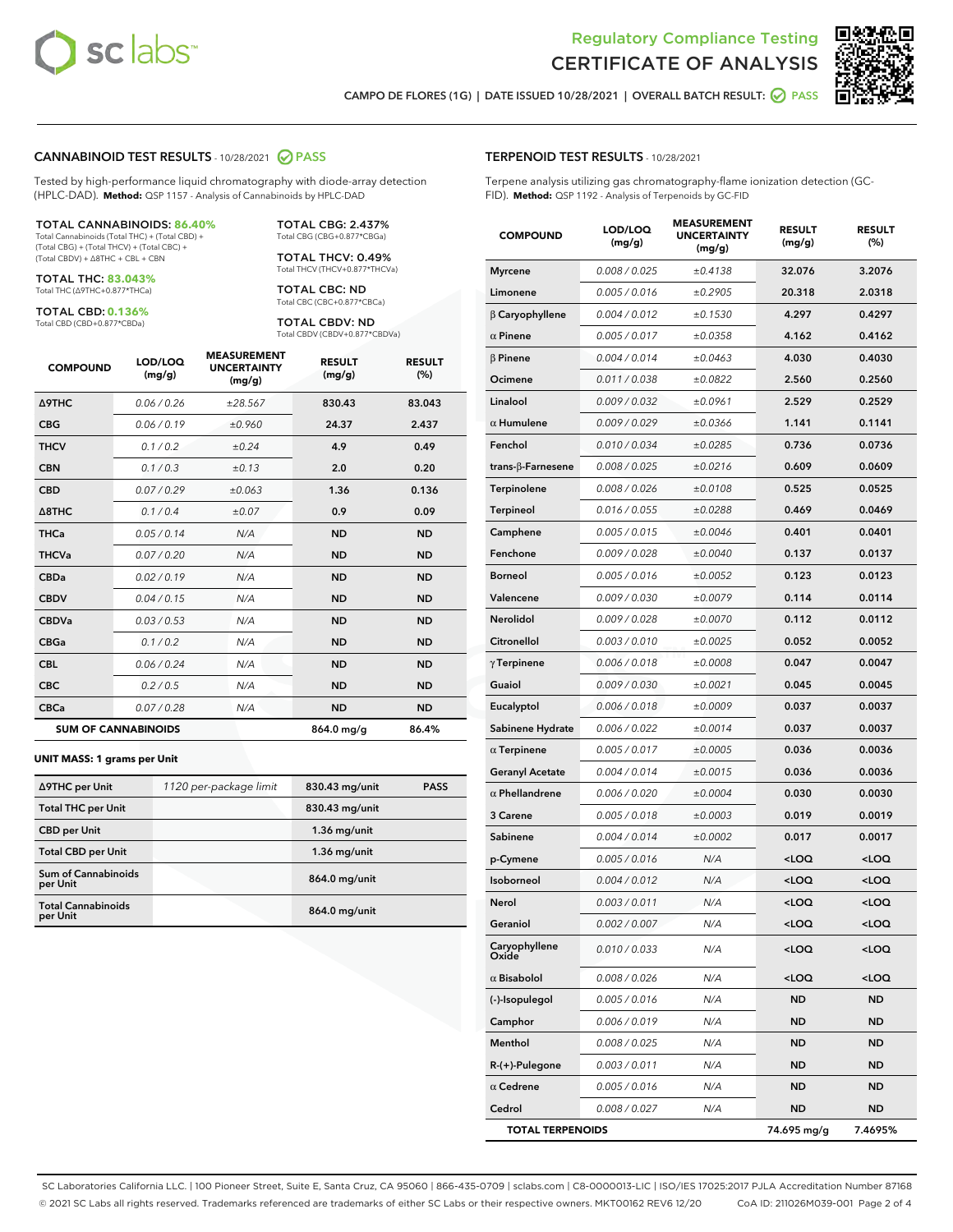



CAMPO DE FLORES (1G) | DATE ISSUED 10/28/2021 | OVERALL BATCH RESULT: ◯ PASS

# CATEGORY 1 PESTICIDE TEST RESULTS - 10/27/2021 @ PASS

Pesticide and plant growth regulator analysis utilizing high-performance liquid chromatography-mass spectrometry (HPLC-MS) or gas chromatography-mass spectrometry (GC-MS). \*GC-MS utilized where indicated. **Method:** QSP 1212 - Analysis of Pesticides and Mycotoxins by LC-MS or QSP 1213 - Analysis of Pesticides by GC-MS

| <b>COMPOUND</b>             | LOD/LOQ<br>$(\mu g/g)$ | <b>ACTION</b><br><b>LIMIT</b><br>$(\mu g/g)$ | <b>MEASUREMENT</b><br><b>UNCERTAINTY</b><br>$(\mu g/g)$ | <b>RESULT</b><br>$(\mu g/g)$ | <b>RESULT</b> |
|-----------------------------|------------------------|----------------------------------------------|---------------------------------------------------------|------------------------------|---------------|
| Aldicarb                    | 0.03 / 0.08            | $\geq$ LOD                                   | N/A                                                     | <b>ND</b>                    | <b>PASS</b>   |
| Carbofuran                  | 0.02/0.05              | $\ge$ LOD                                    | N/A                                                     | <b>ND</b>                    | <b>PASS</b>   |
| Chlordane*                  | 0.03 / 0.08            | $\ge$ LOD                                    | N/A                                                     | <b>ND</b>                    | <b>PASS</b>   |
| Chlorfenapyr*               | 0.03/0.10              | $\ge$ LOD                                    | N/A                                                     | <b>ND</b>                    | <b>PASS</b>   |
| Chlorpyrifos                | 0.02 / 0.06            | $\ge$ LOD                                    | N/A                                                     | <b>ND</b>                    | <b>PASS</b>   |
| Coumaphos                   | 0.02 / 0.07            | $\ge$ LOD                                    | N/A                                                     | <b>ND</b>                    | <b>PASS</b>   |
| Daminozide                  | 0.02 / 0.07            | $\ge$ LOD                                    | N/A                                                     | <b>ND</b>                    | <b>PASS</b>   |
| <b>DDVP</b><br>(Dichlorvos) | 0.03/0.09              | $\ge$ LOD                                    | N/A                                                     | <b>ND</b>                    | <b>PASS</b>   |
| Dimethoate                  | 0.03 / 0.08            | $\ge$ LOD                                    | N/A                                                     | <b>ND</b>                    | <b>PASS</b>   |
| Ethoprop(hos)               | 0.03/0.10              | $\ge$ LOD                                    | N/A                                                     | <b>ND</b>                    | <b>PASS</b>   |
| Etofenprox                  | 0.02/0.06              | $\ge$ LOD                                    | N/A                                                     | <b>ND</b>                    | <b>PASS</b>   |
| Fenoxycarb                  | 0.03/0.08              | $\ge$ LOD                                    | N/A                                                     | <b>ND</b>                    | <b>PASS</b>   |
| Fipronil                    | 0.03/0.08              | $\ge$ LOD                                    | N/A                                                     | <b>ND</b>                    | <b>PASS</b>   |
| Imazalil                    | 0.02 / 0.06            | $\ge$ LOD                                    | N/A                                                     | <b>ND</b>                    | <b>PASS</b>   |
| <b>Methiocarb</b>           | 0.02 / 0.07            | $\ge$ LOD                                    | N/A                                                     | <b>ND</b>                    | <b>PASS</b>   |
| Methyl<br>parathion         | 0.03/0.10              | $\ge$ LOD                                    | N/A                                                     | <b>ND</b>                    | <b>PASS</b>   |
| <b>Mevinphos</b>            | 0.03/0.09              | $\ge$ LOD                                    | N/A                                                     | <b>ND</b>                    | <b>PASS</b>   |
| Paclobutrazol               | 0.02 / 0.05            | $\ge$ LOD                                    | N/A                                                     | <b>ND</b>                    | <b>PASS</b>   |
| Propoxur                    | 0.03/0.09              | $\ge$ LOD                                    | N/A                                                     | <b>ND</b>                    | <b>PASS</b>   |
| Spiroxamine                 | 0.03 / 0.08            | $\ge$ LOD                                    | N/A                                                     | <b>ND</b>                    | <b>PASS</b>   |
| <b>Thiacloprid</b>          | 0.03/0.10              | $\ge$ LOD                                    | N/A                                                     | <b>ND</b>                    | <b>PASS</b>   |
|                             |                        |                                              |                                                         |                              |               |

# CATEGORY 2 PESTICIDE TEST RESULTS - 10/27/2021 @ PASS

| <b>COMPOUND</b>          | LOD/LOO<br>$(\mu g/g)$ | <b>ACTION</b><br>LIMIT<br>$(\mu g/g)$ | <b>MEASUREMENT</b><br><b>UNCERTAINTY</b><br>$(\mu g/g)$ | <b>RESULT</b><br>$(\mu g/g)$ | <b>RESULT</b> |  |
|--------------------------|------------------------|---------------------------------------|---------------------------------------------------------|------------------------------|---------------|--|
| Abamectin                | 0.03/0.10              | 0.1                                   | N/A                                                     | <b>ND</b>                    | <b>PASS</b>   |  |
| Acephate                 | 0.02/0.07              | 0.1                                   | N/A                                                     | <b>ND</b>                    | <b>PASS</b>   |  |
| Acequinocyl              | 0.02/0.07              | 0.1                                   | N/A                                                     | <b>ND</b>                    | <b>PASS</b>   |  |
| Acetamiprid              | 0.02/0.05              | 0.1                                   | N/A                                                     | <b>ND</b>                    | <b>PASS</b>   |  |
| Azoxystrobin             | 0.02/0.07              | 0.1                                   | N/A                                                     | <b>ND</b>                    | <b>PASS</b>   |  |
| <b>Bifenazate</b>        | 0.01/0.04              | 0.1                                   | N/A                                                     | <b>ND</b>                    | <b>PASS</b>   |  |
| <b>Bifenthrin</b>        | 0.02/0.05              | 3                                     | N/A                                                     | <b>ND</b>                    | <b>PASS</b>   |  |
| <b>Boscalid</b>          | 0.03/0.09              | 0.1                                   | N/A                                                     | <b>ND</b>                    | <b>PASS</b>   |  |
| Captan                   | 0.19/0.57              | 0.7                                   | N/A                                                     | <b>ND</b>                    | <b>PASS</b>   |  |
| Carbaryl                 | 0.02/0.06              | 0.5                                   | N/A                                                     | <b>ND</b>                    | <b>PASS</b>   |  |
| Chlorantranilip-<br>role | 0.04/0.12              | 10                                    | N/A                                                     | <b>ND</b>                    | <b>PASS</b>   |  |
| Clofentezine             | 0.03/0.09              | 0.1                                   | N/A                                                     | <b>ND</b>                    | <b>PASS</b>   |  |

# CATEGORY 2 PESTICIDE TEST RESULTS - 10/27/2021 continued

| <b>COMPOUND</b>               | LOD/LOQ<br>(µg/g) | <b>ACTION</b><br>LIMIT<br>(µg/g) | <b>MEASUREMENT</b><br><b>UNCERTAINTY</b><br>(µg/g) | <b>RESULT</b><br>$(\mu g/g)$ | <b>RESULT</b> |
|-------------------------------|-------------------|----------------------------------|----------------------------------------------------|------------------------------|---------------|
| Cyfluthrin                    | 0.12 / 0.38       | $\overline{2}$                   | N/A                                                | <b>ND</b>                    | <b>PASS</b>   |
| Cypermethrin                  | 0.11 / 0.32       | 1                                | N/A                                                | <b>ND</b>                    | <b>PASS</b>   |
| Diazinon                      | 0.02 / 0.05       | 0.1                              | N/A                                                | <b>ND</b>                    | <b>PASS</b>   |
| Dimethomorph                  | 0.03 / 0.09       | $\overline{c}$                   | N/A                                                | <b>ND</b>                    | <b>PASS</b>   |
| Etoxazole                     | 0.02 / 0.06       | 0.1                              | N/A                                                | <b>ND</b>                    | <b>PASS</b>   |
| Fenhexamid                    | 0.03 / 0.09       | 0.1                              | N/A                                                | <b>ND</b>                    | <b>PASS</b>   |
| Fenpyroximate                 | 0.02 / 0.06       | 0.1                              | N/A                                                | <b>ND</b>                    | <b>PASS</b>   |
| Flonicamid                    | 0.03 / 0.10       | 0.1                              | N/A                                                | <b>ND</b>                    | <b>PASS</b>   |
| Fludioxonil                   | 0.03 / 0.10       | 0.1                              | N/A                                                | <b>ND</b>                    | <b>PASS</b>   |
| Hexythiazox                   | 0.02 / 0.07       | 0.1                              | N/A                                                | <b>ND</b>                    | <b>PASS</b>   |
| Imidacloprid                  | 0.04 / 0.11       | 5                                | N/A                                                | <b>ND</b>                    | <b>PASS</b>   |
| Kresoxim-methyl               | 0.02 / 0.07       | 0.1                              | N/A                                                | <b>ND</b>                    | <b>PASS</b>   |
| Malathion                     | 0.03 / 0.09       | 0.5                              | N/A                                                | <b>ND</b>                    | <b>PASS</b>   |
| Metalaxyl                     | 0.02 / 0.07       | $\overline{c}$                   | N/A                                                | ND                           | <b>PASS</b>   |
| Methomyl                      | 0.03 / 0.10       | $\mathbf{1}$                     | N/A                                                | <b>ND</b>                    | <b>PASS</b>   |
| Myclobutanil                  | 0.03 / 0.09       | 0.1                              | N/A                                                | <b>ND</b>                    | <b>PASS</b>   |
| Naled                         | 0.02 / 0.07       | 0.1                              | N/A                                                | <b>ND</b>                    | <b>PASS</b>   |
| Oxamyl                        | 0.04 / 0.11       | 0.5                              | N/A                                                | <b>ND</b>                    | <b>PASS</b>   |
| Pentachloronitro-<br>benzene* | 0.03 / 0.09       | 0.1                              | N/A                                                | ND                           | <b>PASS</b>   |
| Permethrin                    | 0.04 / 0.12       | 0.5                              | N/A                                                | <b>ND</b>                    | <b>PASS</b>   |
| Phosmet                       | 0.03 / 0.10       | 0.1                              | N/A                                                | <b>ND</b>                    | <b>PASS</b>   |
| Piperonylbu-<br>toxide        | 0.02 / 0.07       | 3                                | N/A                                                | <b>ND</b>                    | <b>PASS</b>   |
| Prallethrin                   | 0.03 / 0.08       | 0.1                              | N/A                                                | <b>ND</b>                    | <b>PASS</b>   |
| Propiconazole                 | 0.02 / 0.07       | 0.1                              | N/A                                                | <b>ND</b>                    | <b>PASS</b>   |
| Pyrethrins                    | 0.04 / 0.12       | 0.5                              | N/A                                                | <b>ND</b>                    | <b>PASS</b>   |
| Pyridaben                     | 0.02 / 0.07       | 0.1                              | N/A                                                | <b>ND</b>                    | <b>PASS</b>   |
| Spinetoram                    | 0.02 / 0.07       | 0.1                              | N/A                                                | <b>ND</b>                    | <b>PASS</b>   |
| Spinosad                      | 0.02 / 0.07       | 0.1                              | N/A                                                | <b>ND</b>                    | <b>PASS</b>   |
| Spiromesifen                  | 0.02 / 0.05       | 0.1                              | N/A                                                | <b>ND</b>                    | <b>PASS</b>   |
| Spirotetramat                 | 0.02 / 0.06       | 0.1                              | N/A                                                | <b>ND</b>                    | <b>PASS</b>   |
| Tebuconazole                  | 0.02 / 0.07       | 0.1                              | N/A                                                | <b>ND</b>                    | <b>PASS</b>   |
| Thiamethoxam                  | 0.03 / 0.10       | 5                                | N/A                                                | <b>ND</b>                    | <b>PASS</b>   |
| Trifloxystrobin               | 0.03 / 0.08       | 0.1                              | N/A                                                | <b>ND</b>                    | <b>PASS</b>   |

SC Laboratories California LLC. | 100 Pioneer Street, Suite E, Santa Cruz, CA 95060 | 866-435-0709 | sclabs.com | C8-0000013-LIC | ISO/IES 17025:2017 PJLA Accreditation Number 87168 © 2021 SC Labs all rights reserved. Trademarks referenced are trademarks of either SC Labs or their respective owners. MKT00162 REV6 12/20 CoA ID: 211026M039-001 Page 3 of 4